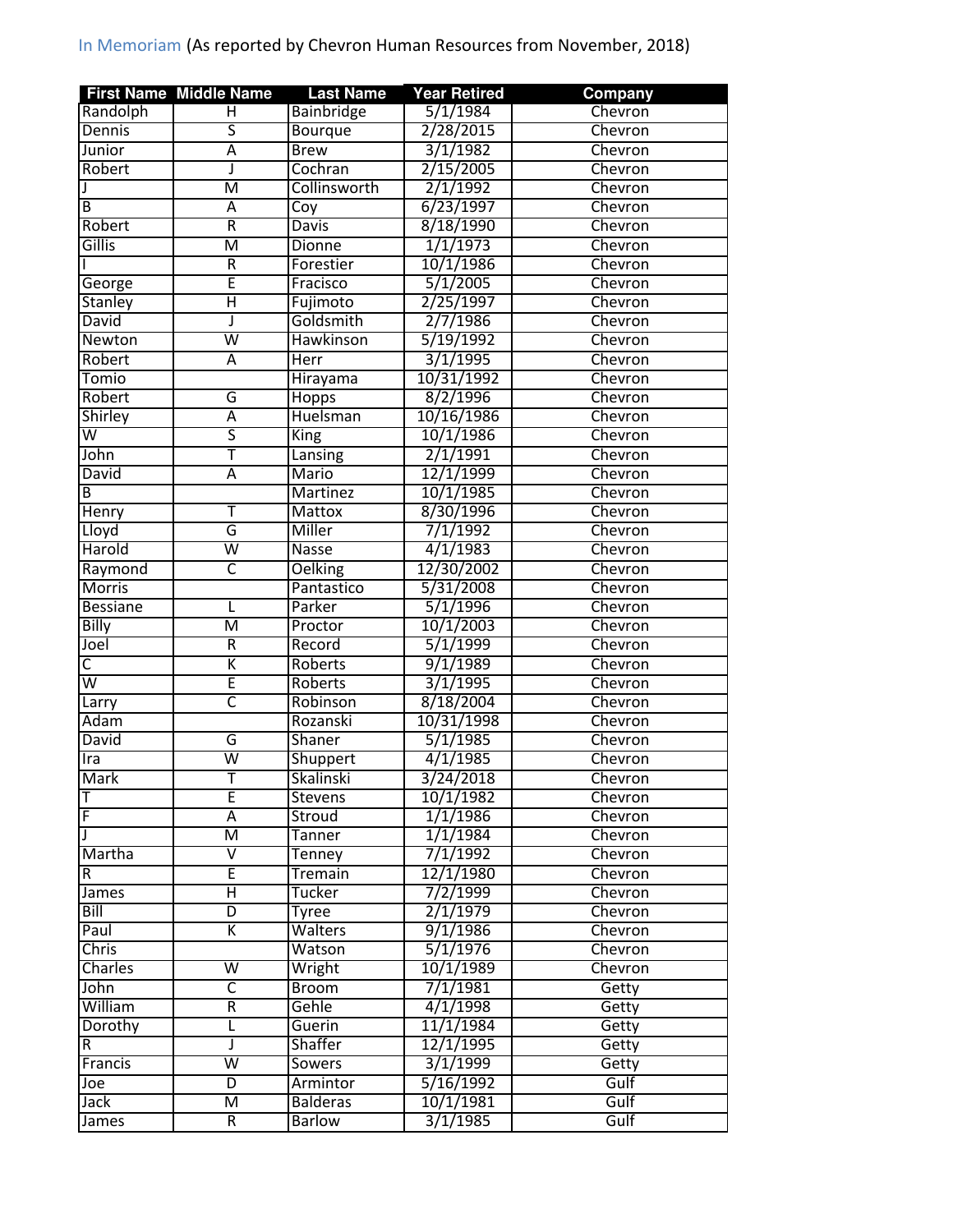| <b>Belva</b>            | D                       | <b>Bartholomae</b> | 2/1/1996              | Gulf          |
|-------------------------|-------------------------|--------------------|-----------------------|---------------|
| George                  |                         | <b>Bennett</b>     | 8/4/1994              | Gulf          |
| Luther                  | F                       | <b>Boring</b>      | 9/1/1992              | Gulf          |
| Dennis                  | J                       | Doggett            | 2/1/1995              | Gulf          |
| William                 |                         | Ewanis             | $8/\overline{1/1983}$ | Gulf          |
| James                   | G                       | Ferrell            | 8/1/1985              | Gulf          |
| William                 | F                       | Fisher             | 8/4/1994              | Gulf          |
| Carl                    | Ē                       | Franklin           | 11/1/1992             | Gulf          |
| Weldon                  | C                       | Gallaway           | 7/1/1983              | Gulf          |
| Michael                 | J                       | Griffin            | 6/1/1986              | Gulf          |
| John                    | F                       | $\overline{Haas}$  | 1/1/1997              | Gulf          |
| Larry                   | G                       | Harper             | 10/2/1993             | Gulf          |
| Howard                  | $\overline{P}$          | Hawley             | 9/19/1992             | Gulf          |
| <b>Alvis</b>            | Q                       | Hodnett            | 7/1/1985              | Gulf          |
| <b>Benny</b>            | $\overline{\mathsf{B}}$ | <b>Hughes</b>      | 8/16/2002             | Gulf          |
| William                 | $\overline{\mathsf{c}}$ | Jaco               | 8/15/1981             | Gulf          |
| <b>Dyrrel</b>           | $\overline{\mathsf{R}}$ | <b>Julander</b>    | 6/30/1994             | Gulf          |
| <b>Hurley</b>           | $\overline{\mathsf{w}}$ | Lane               | 8/1/1983              | Gulf          |
| Margaret                | F                       | <b>Manning</b>     | 9/1/1996              | Gulf          |
| Neal                    |                         | Martin             | 6/30/1999             | Gulf          |
| Theo                    | Έ                       | Nelson             | 8/1/1983              | Gulf          |
| <b>Terence</b>          | $\overline{A}$          | O'Brien            | 10/1/1984             | Gulf          |
| Henry                   | F                       | Swinney            | 3/1/1985              | Gulf          |
|                         |                         | <b>Thomas</b>      | 3/1/1989              | Gulf          |
| Jimmy                   |                         |                    |                       |               |
| George                  | G                       | Tormey             | 8/1/1985              | Gulf          |
| Paul                    | J                       | Valliere           | 6/1/1985              | Gulf          |
| John                    | $\overline{A}$          | Van Lenten         | 7/1/1986              | Gulf          |
| <b>Billy</b>            | L                       | White              | 12/1/1986             | Gulf          |
| Raymond                 | J                       | Willis             | 9/1/1985              | Gulf          |
| <b>Telesfor</b>         | Ē                       | Duran              | 12/31/1985            | MolyCorp      |
| James                   | $\overline{\mathrm{o}}$ | <b>Albery</b>      | 1/1/1994              | <b>Texaco</b> |
| <b>Clydis</b>           | Η                       | Arceneaux          | 12/1/1984             | Texaco        |
| <b>Terry</b>            | $\overline{P}$          | <b>Boudreaux</b>   | 8/1/2004              | Texaco        |
| Joseph                  | C                       | <b>Bourgeois</b>   | 1/1/1989              | <b>Texaco</b> |
| Cecil                   | $\overline{\mathsf{v}}$ | <b>Brown</b>       | 12/1/1998             | <b>Texaco</b> |
| Gilbert                 | Ξ                       | Dahlstrom          | 5/1/1985              | Texaco        |
| Johnson                 | Ā                       | Danos              | 12/1/1995             | Texaco        |
| James                   | Η                       | Davis              | 1/1/1991              | Texaco        |
| Robert                  | $\overline{\mathsf{w}}$ | <b>Davis</b>       | 2/1/2002              | Texaco        |
| Wayne                   | G                       | Feaster            | 6/1/1982              | Texaco        |
| <b>Albert</b>           | $\overline{\mathsf{C}}$ | Friedl             | 9/1/1987              | Texaco        |
| <b>Oakley</b>           | $\overline{\mathsf{M}}$ | Giffin             | 8/1/1989              | Texaco        |
| Jeff                    |                         | Glantz             | 1/1/1999              | Texaco        |
| $\overline{\mathsf{C}}$ | J                       | Glynn              | 1/1/1989              | Texaco        |
| <b>Alvin</b>            | J                       | Guidry             | 10/1/1982             | Texaco        |
| Patricia                | Ann                     | Hall               | 4/1/1997              | Texaco        |
| Kenneth                 | O                       | <b>Higgs</b>       | 12/1/1985             | Texaco        |
| <b>Melvin</b>           | Ŧ                       | <b>Huebner</b>     | 12/1/1983             | Texaco        |
| Larry                   |                         | Ives               | 1/1/1994              | Texaco        |
| James                   | Έ                       | Jewell             | 3/1/1994              | Texaco        |
| Elmer                   | Έ                       | Kandt              | 8/1/1982              | Texaco        |
| Adella                  | $\overline{\mathsf{s}}$ | Kuklish            | 11/1/1988             | Texaco        |
| Rudolph                 |                         | Lege               | 9/1/1993              | Texaco        |
| <b>Buck</b>             | $\overline{D}$          | Lide               | 1/1/1994              | <b>Texaco</b> |
| Guy                     | $\overline{\mathsf{s}}$ | Loturco            | 8/1/1996              | Texaco        |
|                         |                         |                    |                       |               |